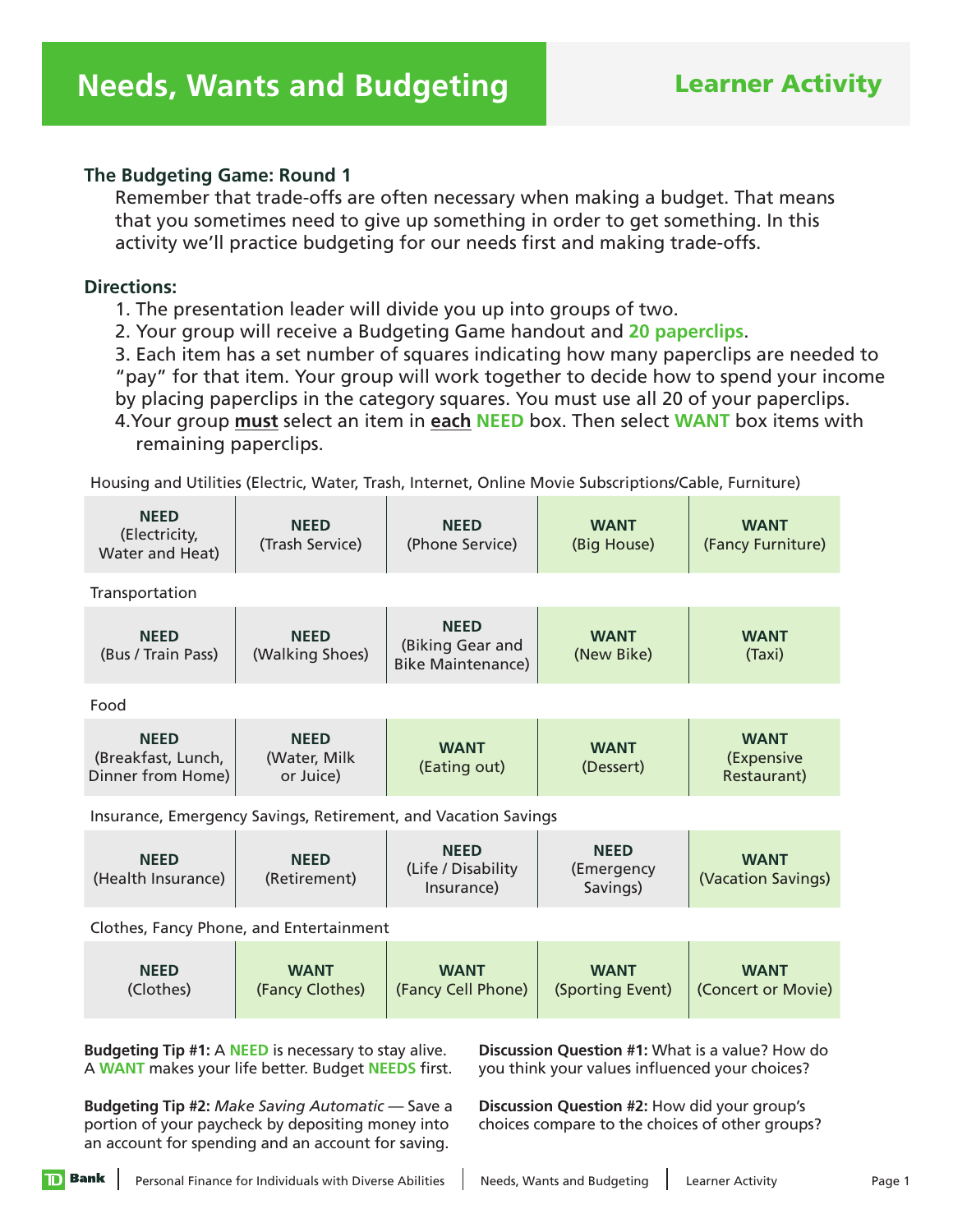## **Lesson The Budgeting Game: Round 2**

# **1 Directions:**

- 1. Stay in your groups.
- 2. Just like the last round, your group will work together to decide how to spend your income by placing paperclips in the category squares.
- 3. Your group now has only **16 paperclips** to represent a cut in pay from work
- 4. Your group **must** select an item in **each NEED** box. Then select **WANT** box items with remaining paperclips.

Housing and Utilities (Electric, Water, Trash, Internet, Online Movie Subscriptions/Cable, Furniture)

| <b>NEED</b><br>(Electricity,<br>Water and Heat)        | <b>NEED</b><br>(Trash Service)                                                                  | <b>NEED</b><br>(Phone Service)                                 | <b>WANT</b><br>(Big House)            | <b>WANT</b><br>(Fancy Furniture)         |  |
|--------------------------------------------------------|-------------------------------------------------------------------------------------------------|----------------------------------------------------------------|---------------------------------------|------------------------------------------|--|
| Transportation                                         |                                                                                                 |                                                                |                                       |                                          |  |
| <b>NEED</b><br>(Bus / Train Pass)                      | <b>NEED</b><br>(Walking Shoes)                                                                  | <b>NEED</b><br>(Biking Gear and<br><b>Bike Maintenance)</b>    | <b>WANT</b><br>(New Bike)             | <b>WANT</b><br>(Taxi)                    |  |
| Food                                                   |                                                                                                 |                                                                |                                       |                                          |  |
| <b>NEED</b><br>(Breakfast, Lunch,<br>Dinner from Home) | <b>NEED</b><br>(Water, Milk<br>or Juice)                                                        | <b>WANT</b><br>(Eating out)                                    | <b>WANT</b><br>(Dessert)              | <b>WANT</b><br>(Expensive<br>Restaurant) |  |
|                                                        |                                                                                                 | Insurance, Emergency Savings, Retirement, and Vacation Savings |                                       |                                          |  |
| <b>NEED</b><br>(Health Insurance)                      | <b>NEED</b><br>(Retirement)                                                                     | <b>NEED</b><br>(Life / Disability<br>Insurance)                | <b>NEED</b><br>(Emergency<br>Savings) | <b>WANT</b><br>(Vacation Savings)        |  |
|                                                        |                                                                                                 |                                                                |                                       |                                          |  |
| <b>NEED</b><br>(Clothes)                               | Clothes, Fancy Phone, and Entertainment<br><b>WANT</b><br>(Fancy Clothes)<br>(Fancy Cell Phone) |                                                                | <b>WANT</b><br>(Sporting Event)       | <b>WANT</b><br>(Concert or Movie)        |  |

**Budgeting Tip #1:** A **NEED** is necessary to stay alive. If cuts are necessary, cut back on **WANTS**.

**Budgeting Tip #2:** If you borrow money to buy something like a car or home, you have to make payments every month. Never borrow more than you can pay back. If you lose your job or your pay is cut, it makes it harder to change your budget.

**Discussion Question #1:** What did you cut from the last round? How would it change your life?

**Discussion Question #2:** Did you and your partner disagree about what to cut? How did you talk about it?

**Discussion Question #3:** How could a lot of money in a savings account have helped after your pay cut?